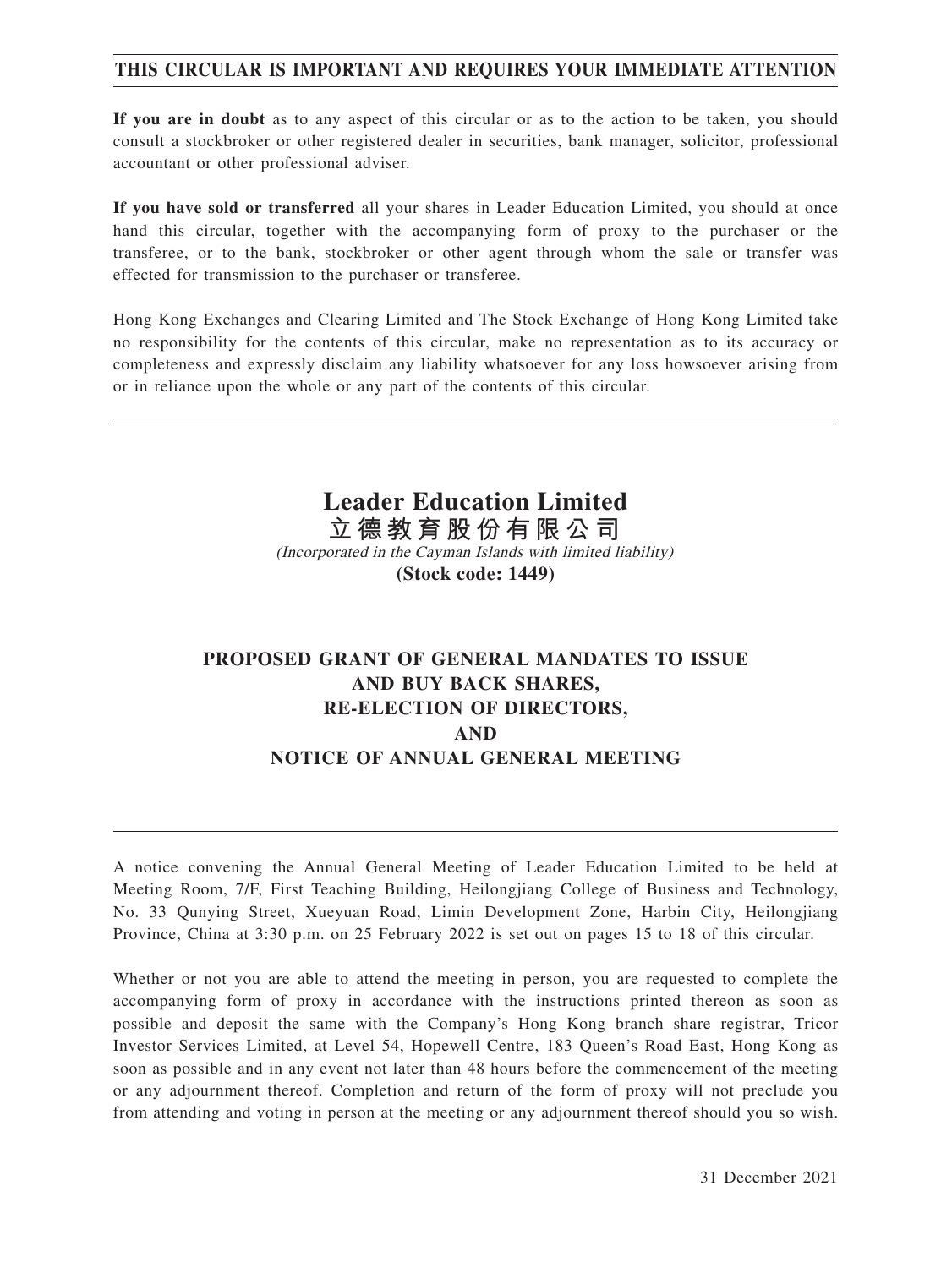# *Page*

| $\overline{1}$ |
|----------------|
| $\overline{4}$ |
|                |
|                |
| 14             |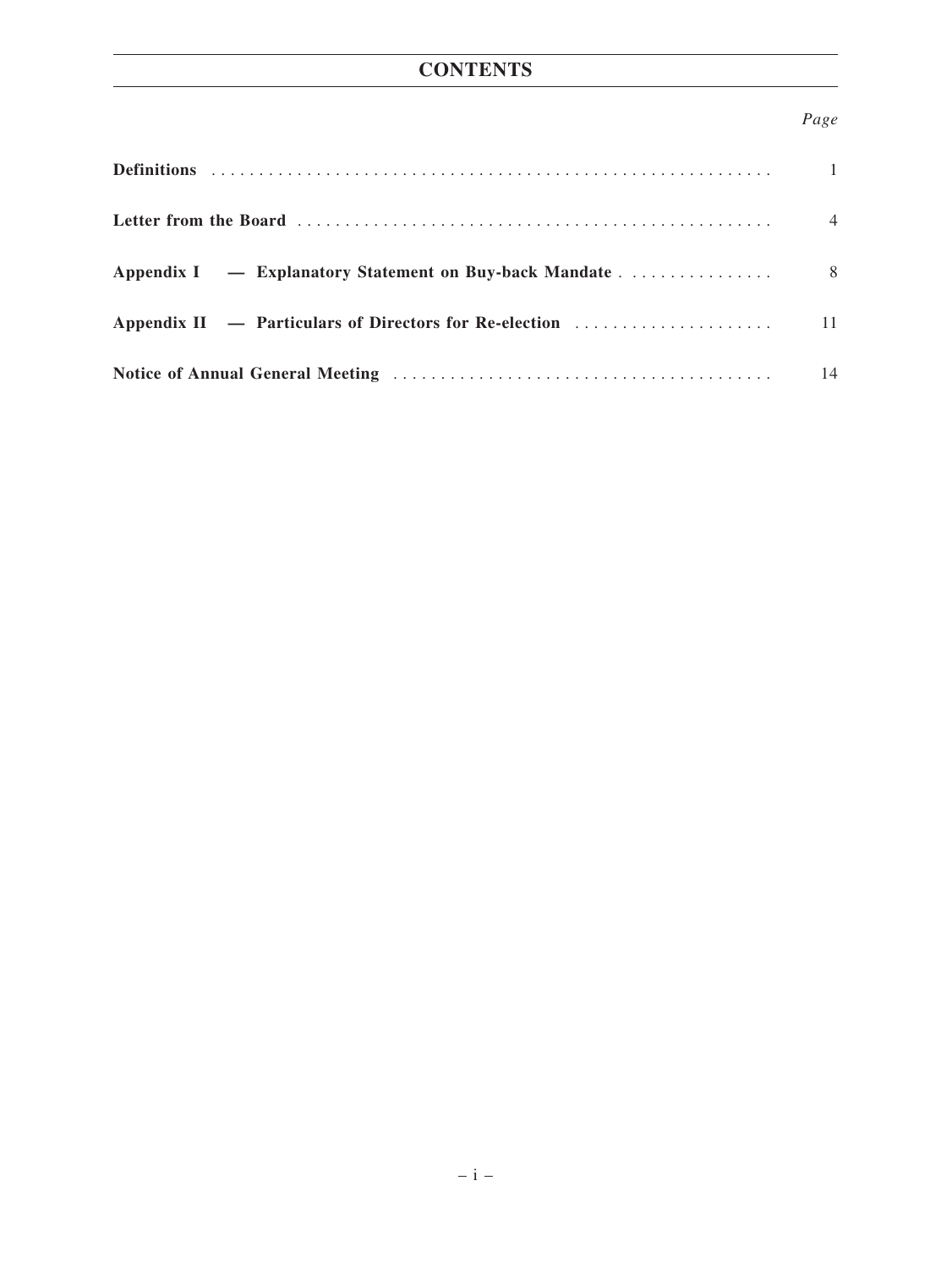# **DEFINITIONS**

*In this circular, unless the context otherwise requires, the following expressions have the following meanings:*

| "2021 Annual Report"                 | the annual report of the Company for the financial year<br>ended 31 August 2021 despatched to the Shareholders on<br>31 December 2021                                                                                                                                                                                                  |
|--------------------------------------|----------------------------------------------------------------------------------------------------------------------------------------------------------------------------------------------------------------------------------------------------------------------------------------------------------------------------------------|
| "AGM" or<br>"Annual General Meeting" | the annual general meeting of the Company to be held at<br>Meeting Room, 7/F, First Teaching Building, Heilongjiang<br>College of Business and Technology, No. 33 Qunying<br>Street, Xueyuan Road, Limin Development Zone, Harbin<br>City, Heilongjiang Province, China at 3:30 p.m. on 25<br>February 2022 or any adjournment thereof |
| "Articles"                           | the articles of association of the Company adopted on 22<br>July 2020 and as amended from time to time                                                                                                                                                                                                                                 |
| "Board"                              | the board of Directors                                                                                                                                                                                                                                                                                                                 |
| "Buy-back Mandate"                   | a general and unconditional mandate proposed to be<br>granted to the Directors to buy back up to 10% of the total<br>number of Shares in issue as at the date of passing the<br>relevant resolution granting such mandate                                                                                                              |
| "China" or "PRC"                     | the People's Republic of China excluding, for the purpose<br>this circular, Hong Kong, the Macau<br>Special<br>οf<br>Administrative Region of the PRC and Taiwan                                                                                                                                                                       |
| "close associate(s)"                 | has the meaning ascribed to it under the Listing Rules                                                                                                                                                                                                                                                                                 |
| "Companies Law"                      | the Companies Law, Chapter 22 (Law 3 of 1961, as<br>consolidated and revised) of the Cayman Islands, as<br>amended, supplemented or otherwise modified from time to<br>time                                                                                                                                                            |
| "Company"                            | Leader Education Limited, a company incorporated in the<br>Cayman Islands with limited liability and whose Shares are<br>listed on the Main Board of the Stock Exchange                                                                                                                                                                |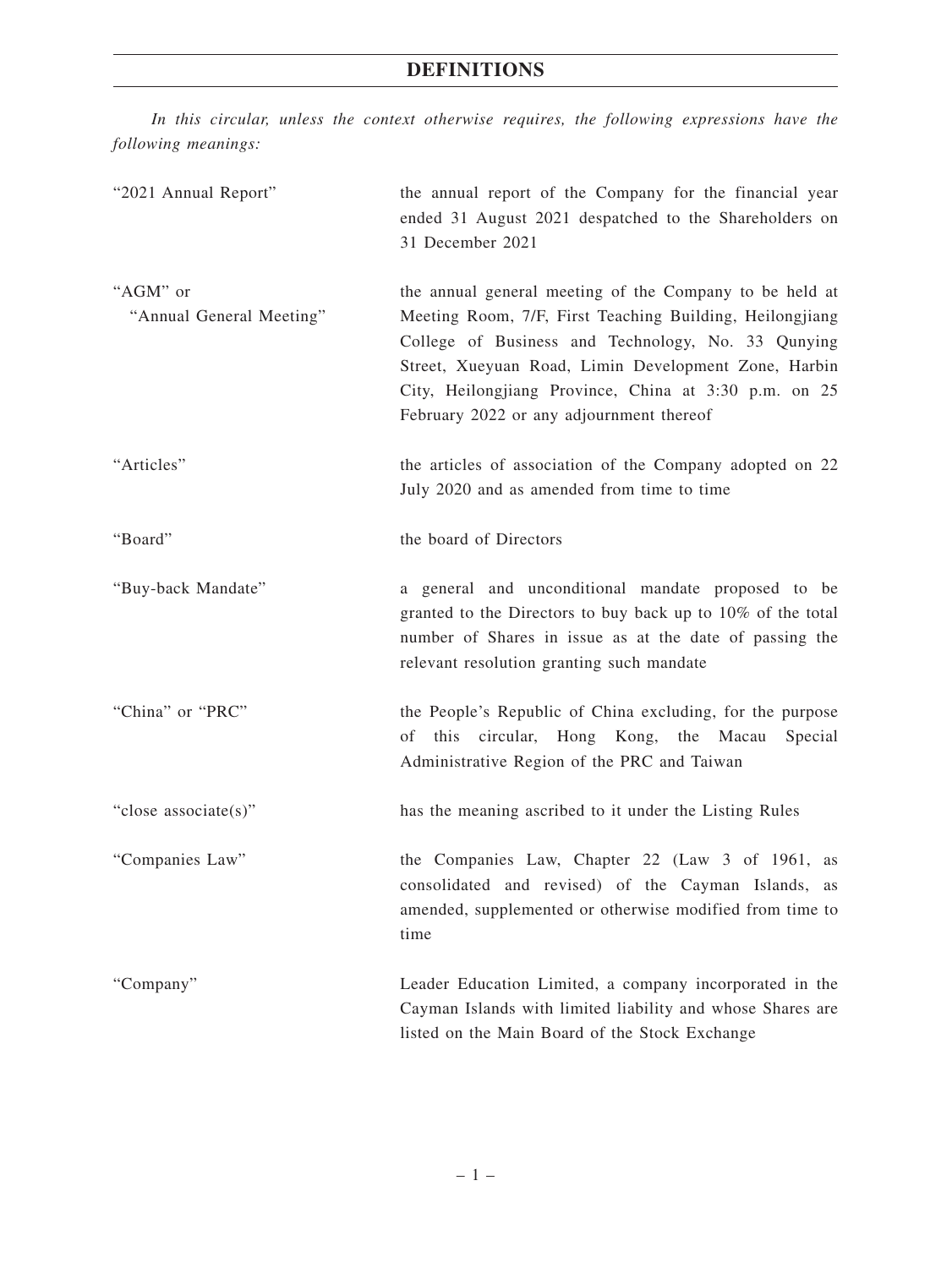# **DEFINITIONS**

| "controlling shareholders" | has the meaning ascribed thereto in the Listing Rules and<br>unless the context otherwise requires, refers to the<br>controlling shareholders of our Company, namely Ms.<br>Dong, Mr. Liu, Junhua Education and Shuren Education                                                                                                       |
|----------------------------|----------------------------------------------------------------------------------------------------------------------------------------------------------------------------------------------------------------------------------------------------------------------------------------------------------------------------------------|
| "core connected person(s)" | has the meaning ascribed to it under the Listing Rules                                                                                                                                                                                                                                                                                 |
| "Director(s)"              | director(s) of the Company                                                                                                                                                                                                                                                                                                             |
| "Extension Mandate"        | a general and unconditional mandate proposed to be<br>granted to the Directors at the AGM to extend the Issue<br>Mandate by the addition of an amount representing the total<br>number of Shares bought back by the Company pursuant to<br>the Buy-Back Mandate                                                                        |
| "Group"                    | the Company and its subsidiaries and the consolidated<br>affiliated entities from time to time, or, where the context<br>so requires in respect of the period before the Company<br>became the holding company of our present subsidiaries,<br>the entities which carried on the business of the present<br>Group at the relevant time |
| "HK\$"                     | Hong Kong dollars, the lawful currency of Hong Kong                                                                                                                                                                                                                                                                                    |
| "Hong Kong"                | the Hong Kong Special Administrative Region of the PRC                                                                                                                                                                                                                                                                                 |
| "Issue Mandate"            | a general and unconditional mandate proposed to be<br>granted to the Directors at the AGM to allot, issue and deal<br>with Shares of up to 20% of the total number of Shares in<br>issue as at the date of passing of the relevant resolution<br>granting such mandate                                                                 |
| "Junhua Education"         | Junhua Education Limited (竣華教育有限公司), a company<br>incorporated under the laws of the BVI on June 18, 2019<br>and wholly-owned by Mr. Liu                                                                                                                                                                                               |
| "Latest Practicable Date"  | 23 December 2021, being the latest practicable date prior to<br>the printing of this circular for ascertaining certain<br>information in this circular                                                                                                                                                                                 |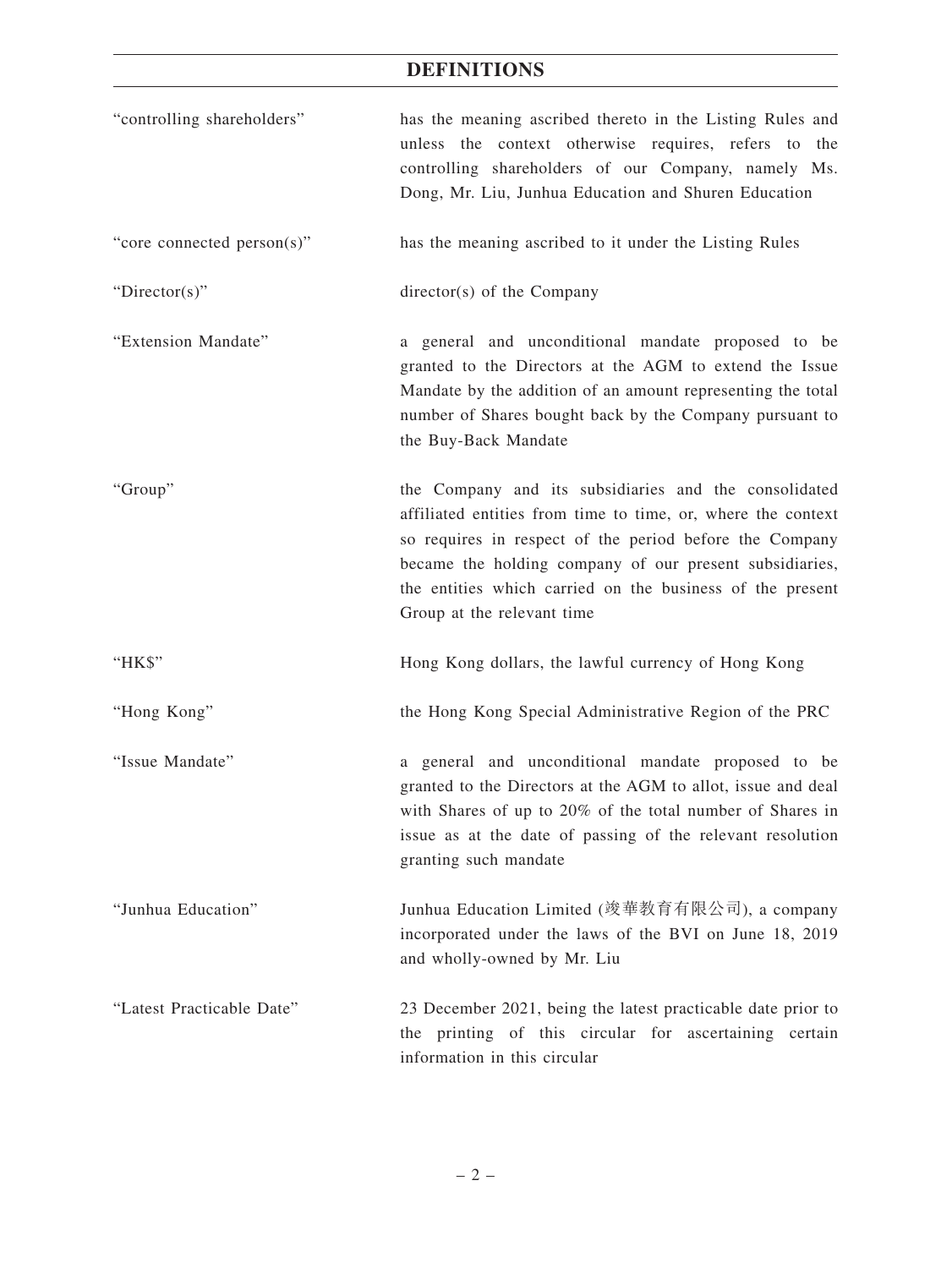# **DEFINITIONS**

| "Listing Date"     | 6 August 2020, since which the Shares of the Company<br>have been listed on the Stock Exchange                                                                               |
|--------------------|------------------------------------------------------------------------------------------------------------------------------------------------------------------------------|
| "Listing Rules"    | the Rules Governing the Listing of Securities on the Stock<br>Exchange                                                                                                       |
| "Mr. Liu"          | Mr. Liu Laixiang (劉來祥), the chairman of the Board, the<br>Chief Executive Officer, an executive Director and a<br>controlling shareholder and the spouse of Ms. Dong         |
| "Ms. Dong"         | Ms. Dong Ling $(\underline{\vec{\mathbb{E}}} \cdot \hat{\mathbb{R}})$ , an executive Director and a<br>controlling shareholder and the spouse of Mr. Liu                     |
| "Notice"           | the notice convening the Annual General Meeting as set out<br>on pages 15 to 18 of this circular                                                                             |
| "Prospectus"       | prospectus of the Company dated 27 July 2020                                                                                                                                 |
| "RMB"              | Renminbi, the lawful currency of China                                                                                                                                       |
| "SFO"              | The Securities and Futures Ordinance (Chapter 571 of the<br>Laws of Hong Kong), as amended and supplemented from<br>time to time                                             |
| "Share $(s)$ "     | ordinary share(s) of US\$0.01 each in the share capital of<br>the Company                                                                                                    |
| "Shareholder(s)"   | holder(s) of the Shares                                                                                                                                                      |
| "Shuren Education" | Shuren Education Limited (樹人教育有限公司), a company<br>incorporated under the laws of the BVI on June 18, 2019<br>and wholly-owned by Ms. Dong                                    |
| "Stock Exchange"   | The Stock Exchange of Hong Kong Limited                                                                                                                                      |
| "Takeovers Code"   | the Codes on Takeovers and Mergers and Share Buy-backs<br>as approved by the Securities and Futures Commission in<br>Hong Kong, as amended or supplemented from time to time |
| $``\%"$            | per cent                                                                                                                                                                     |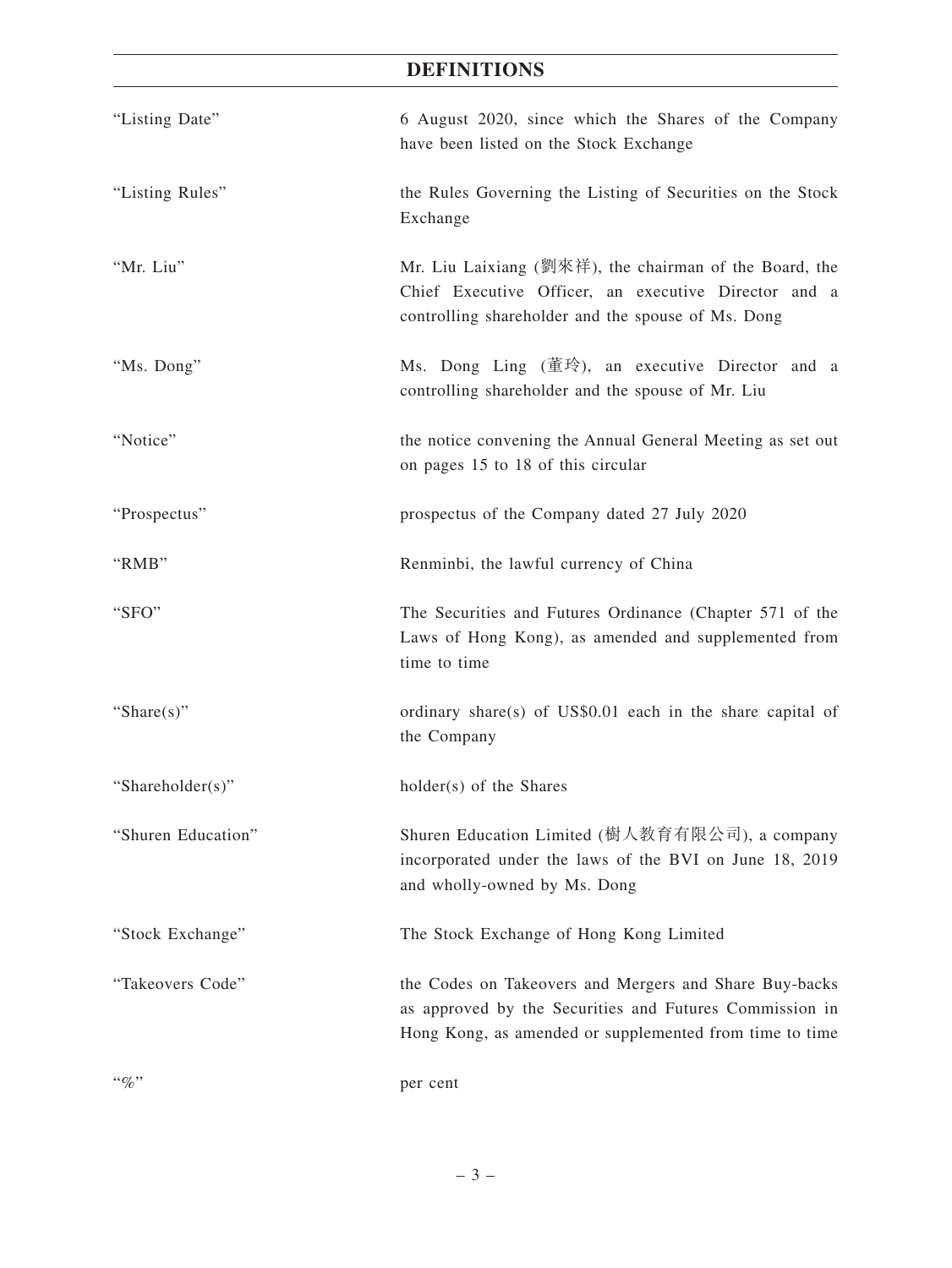# **Leader Education Limited 立德教育股份有限公司**

(Incorporated in the Cayman Islands with limited liability) **(Stock code: 1449)**

*Executive Directors:* Mr. Liu Laixiang *(Chairman)* Ms. Dong Ling Mr. Wang Yunfu Mr. Che Wenge

*Independent non-executive Directors:* Mr. Zhang Su Mr. Cao Shaoshan Mr. Chan Ngai Fan

*Registered office:* Cricket Square Hutchins Drive P.O. Box 2681 Grand Cayman KY1-1111 Cayman Islands

*Principal place of business in Hong Kong:* Unit 26, 14/F, Solo Building 41-43 Carnarvon Road Tsimshatsui, Kowloon Hong Kong

31 December 2021

*To the Shareholders,*

Dear Sir/Madam,

# **PROPOSED GRANT OF GENERAL MANDATES TO ISSUE AND BUY BACK SHARES, RE-ELECTION OF DIRECTORS, AND NOTICE OF ANNUAL GENERAL MEETING**

#### **INTRODUCTION**

The primary purpose of this circular is to provide you with information regarding the (i) proposed grant of the Issue Mandate, the Buy-back Mandate and the Extension Mandate, (ii) the re-election of the retiring Directors, and to seek your approval of the resolutions to these matters at the Annual General Meeting.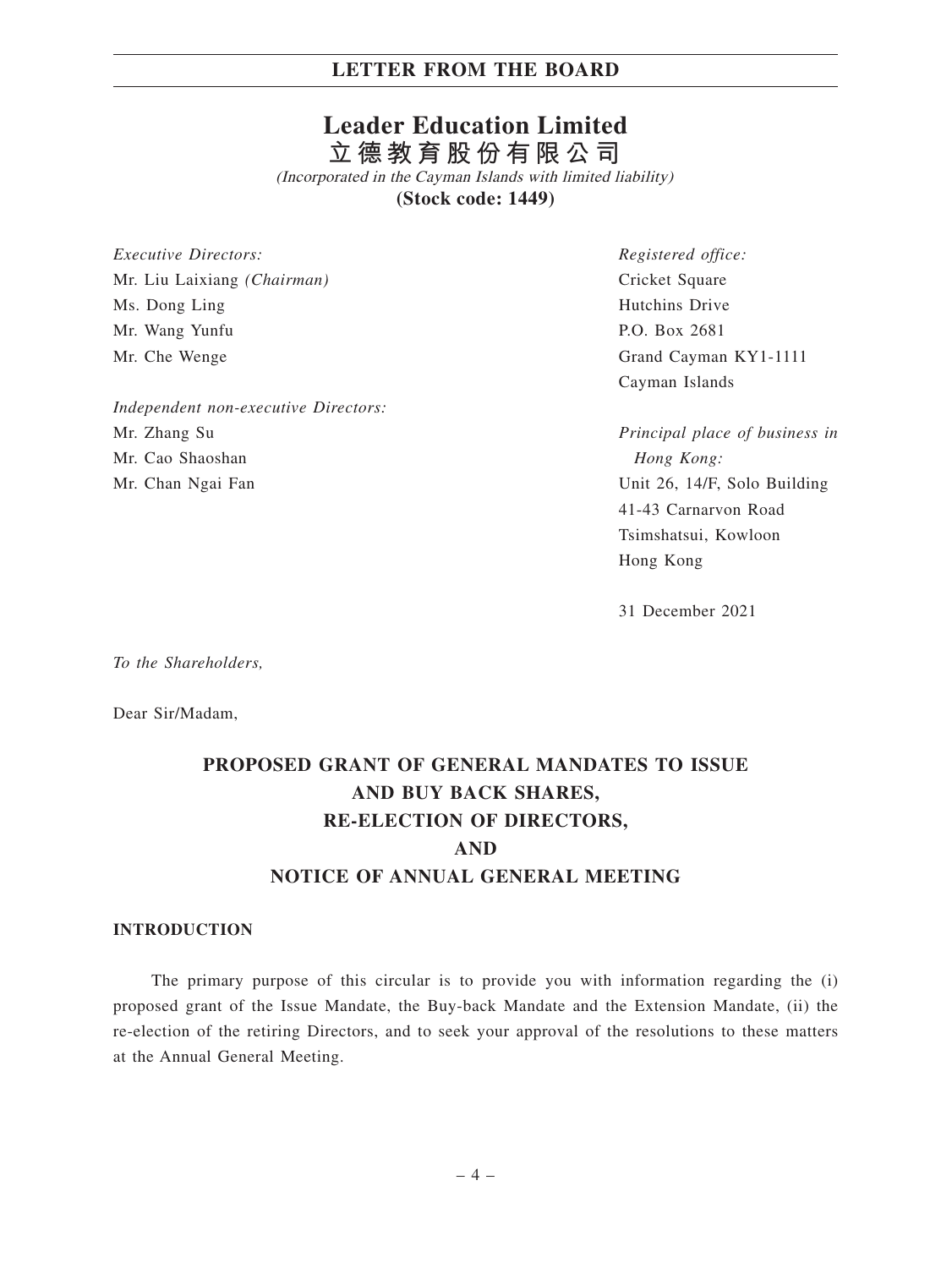#### **ISSUE MANDATE**

At the Annual General Meeting, an ordinary resolution will be proposed to grant to the Directors a general and unconditional mandate to exercise the powers of the Company to allot, issue and deal with Shares of up to 20% of the total number of Shares in issue as at the date of passing of the relevant resolution at the Annual General Meeting. As at the Latest Practicable Date, a total of 666,667,000 Shares were in issue. Subject to the passing of the proposed resolution granting the Issue Mandate to the Directors and on the basis that no Shares will be issued or bought back by the Company prior to the Annual General Meeting, the Company will be allowed under the Issue Mandate to issue a maximum of 133,333,400 Shares.

### **BUY-BACK MANDATE**

At the Annual General Meeting, an ordinary resolution will be proposed to grant to the Directors a general and unconditional mandate to exercise all powers of the Company to buy back, on the Stock Exchange, or on any other stock exchange on which the Shares may be listed, Shares of up to 10% of the total number of Shares in issue as at the date of passing of the relevant resolution at the Annual General Meeting. Subject to the passing of the proposed resolution granting the Buy-back Mandate to the Directors and on the basis that no Shares will be issued or bought back by the Company prior to the Annual General Meeting, the Company will be allowed under the Buy-back Mandate to buy back a maximum of 66,666,700 Shares.

Under the Listing Rules, the Company is required to give to its Shareholders all information which is reasonably necessary to enable Shareholders to make an informed decision as to whether to vote for or against the resolution in respect of the Buy-back Mandate at the Annual General Meeting. An explanatory statement for such purpose is set out in Appendix I to this circular.

#### **EXTENSION MANDATE**

In addition, an ordinary resolution will also be proposed at the Annual General Meeting to extend the Issue Mandate by an addition of an amount representing the aggregate number of Shares bought back under the Buy-back Mandate.

The Buy-back Mandate and the Issue Mandate would expire at the earliest of: (a) the conclusion of the next annual general meeting of the Company; or (b) the expiration of the period within which the next annual general meeting of the Company is required by the Articles or the applicable laws of Cayman Islands to be held; or (c) revocation or variation by an ordinary resolution of the Shareholders of the Company in a general meeting prior to the next annual general meeting of the Company.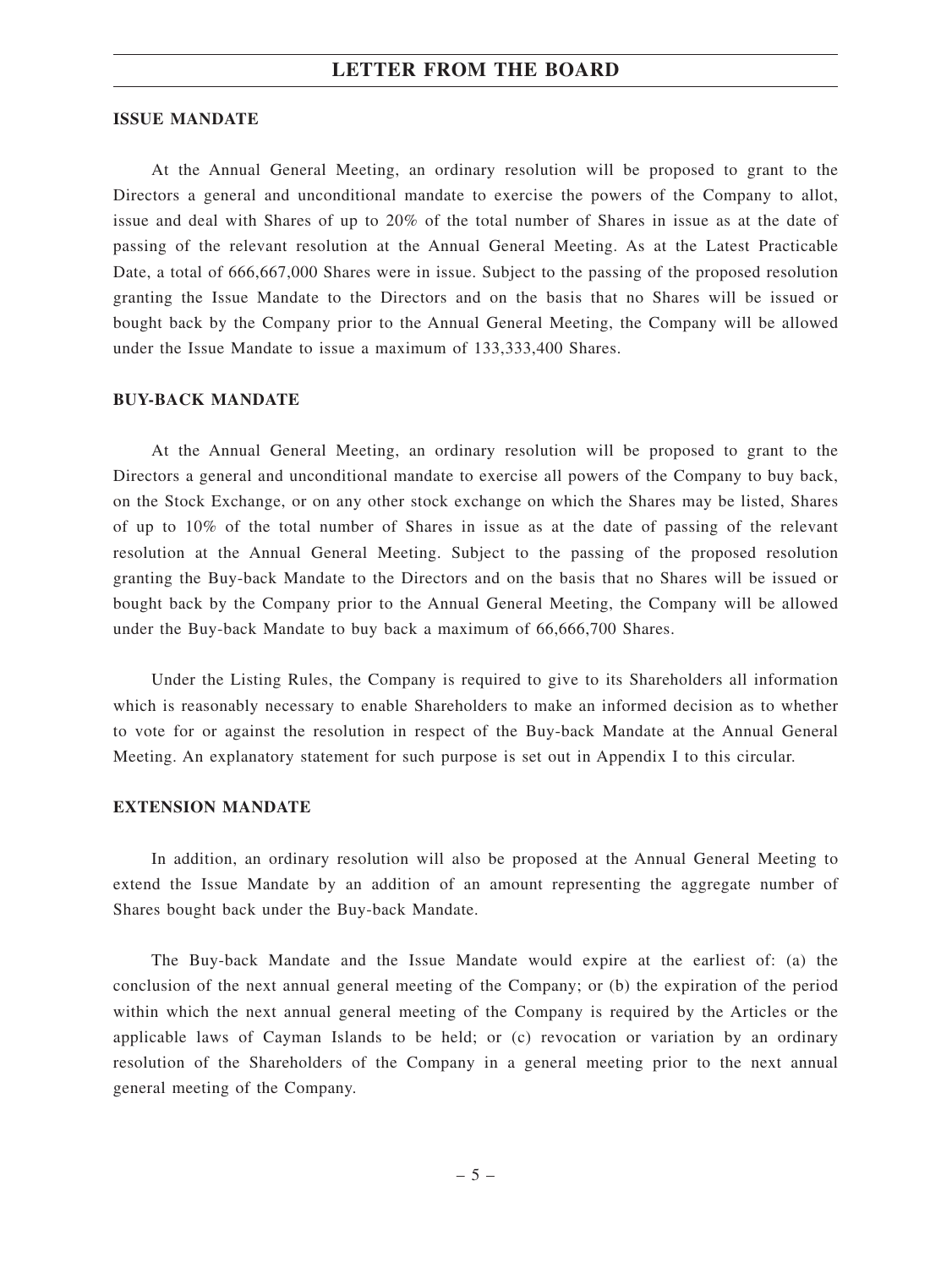Please refer to resolutions numbered 5 to 7 set out in the notice of AGM on pages 15 to 18 of this circular for further details of the proposed Issue Mandate, Buy-back Mandate and Extension Mandate.

#### **THE ANNUAL GENERAL MEETING**

The Notice of the Annual General Meeting is set out on pages 14 to 18 of this circular. The 2021 Annual Report incorporating the audited consolidated financial statements of the Group for the year ended 31 August 2021 and the reports of the Directors and the auditors of the Company thereon has been despatched to the Shareholders.

A form of proxy for use at the Annual General Meeting is enclosed with this circular. Whether or not you are able to attend the Annual General Meeting in person, you are requested to complete the accompanying form of proxy in accordance with the instructions printed thereon as soon as possible and deposit the same with the Company's Hong Kong branch share registrar, Tricor Investor Services Limited, at Level 54, Hopewell Centre, 183 Queen's Road East, Hong Kong as soon as possible and in any event not later than 48 hours before the commencement of the Annual General Meeting or any adjournment thereof. Completion and return of the form of proxy will not preclude you from attending and voting in person at the Annual General Meeting or any adjournment thereof should you so wish.

#### **RE-ELECTION OF DIRECTORS**

According to Article 84 of the Articles, at each annual general meeting, one third of the Directors for the time being (or if their number is not a multiple of three, then the number nearest to but not less than one-third) shall retire from office by rotation provided that every Director shall be subject to retirement at least once every three years.

As such, Mr. Wang Yunfu, Mr. Che Wenge and Mr. Cao Shaoshan will retire. Each of them, being eligible, will offer themselves for re-election. Particulars of each of them are set out in Appendix II to this circular.

### **VOTING BY POLL AT THE ANNUAL GENERAL MEETING**

Pursuant to Rule 13.39(4) of the Listing Rules, all votes of the Shareholders at the general meetings must be taken by poll except where the chairman of the general meeting, in good faith, decides to allow a resolution which relates purely to procedural or administrative matter to be voted by a show of hands. Accordingly, every resolution put to the vote at the Annual General Meeting will be taken by way of poll.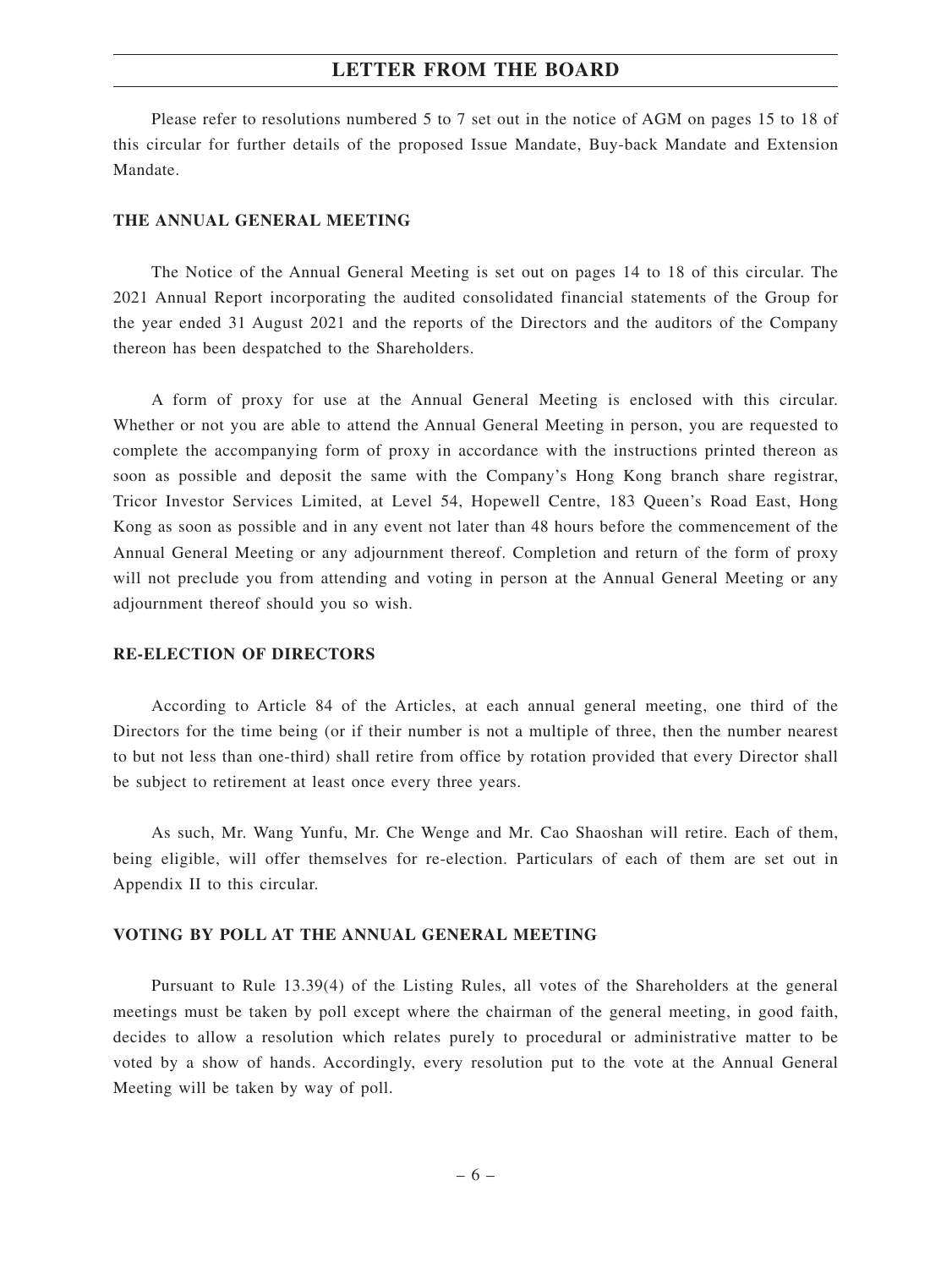#### **RECOMMENDATION**

The Directors believe that the proposed grant of the Issue Mandate, the Buy-back Mandate and the Extension Mandate and the re-election of Directors named above are in the best interests of the Company and the Shareholders as a whole.

Accordingly, the Directors recommend that the Shareholders vote in favour of all the resolutions proposed at the AGM.

#### **RESPONSIBILITY STATEMENT**

This circular, for which the Directors collectively and individually accept full responsibility, includes particulars given in compliance with the Listing Rules for the purpose of giving information with regard to the Company. The Directors, having made all reasonable enquiries, confirm that to the best of their knowledge and belief the information contained in this circular is accurate and complete in all material respects and not misleading or deceptive, and there are no other matters the omission of which would make any statement herein or this circular misleading.

### **CLOSURE OF REGISTER OF MEMBERS**

The transfer books and register of members of the Company will be closed from 22 February 2022 to 25 February 2022, both days inclusive, for the purpose of determining Shareholders' entitlements to attend and vote at the Annual General Meeting. In order to qualify for the right to attend and vote at the meeting, all transfers, accompanied by the relevant share certificates, must be lodged with the Company's Hong Kong branch share registrar, Tricor Investor Services Limited at Level 54, Hopewell Centre, 183 Queen's Road East, Hong Kong not later than 4:30 p.m. on 21 February 2022.

> Yours faithfully, For and on behalf of the Board of **Leader Education Limited Liu Laixiang** *Chairman*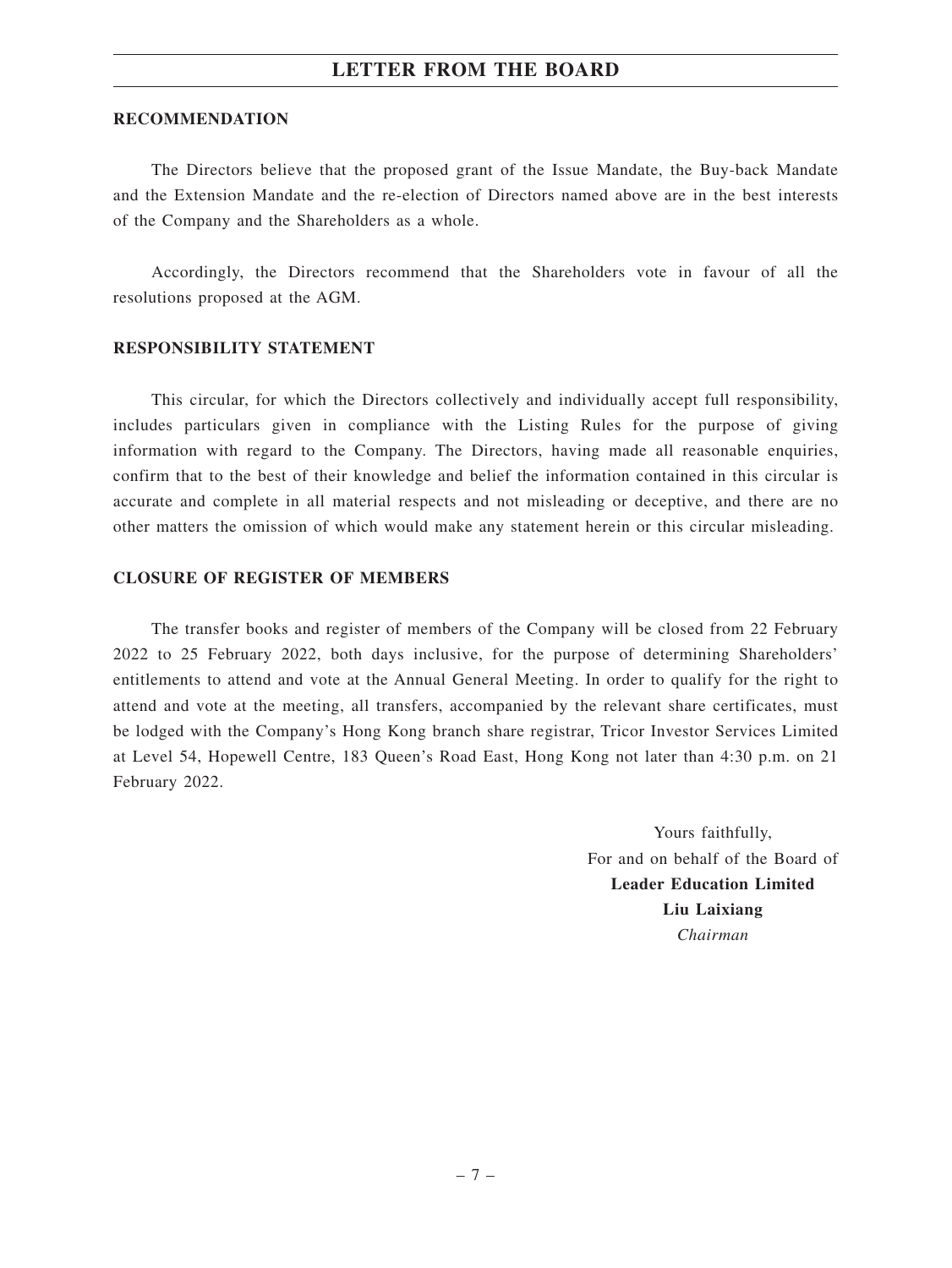### **APPENDIX I EXPLANATORY STATEMENT ON BUY-BACK MANDATE**

This Appendix I serves as an explanatory statement, as required by the Listing Rules, to provide requisite information as to the proposed Buy-back Mandate.

#### **1. LISTING RULES RELATING TO THE BUY-BACK OF SHARES**

The Listing Rules permit companies whose primary listing is on the Stock Exchange to buy back their shares on the Stock Exchange subject to certain restrictions. Among such restrictions, the Listing Rules provide that the shares of such company must be fully paid up and all buy-back of shares by such company must be approved in advance by an ordinary resolution of Shareholders, either by way of a general buy-back mandate or by specific approval of a particular transaction.

### **2. SHARE CAPITAL**

As at the Latest Practicable Date, there were a total of 666,667,000 Shares in issue. Subject to the passing of the proposed resolution granting the Buy-back Mandate and on the basis that no further Shares are issued or bought back prior to the Annual General Meeting, the Company will be allowed under the Buy-back Mandate to buy back a maximum of 66,666,700 Shares, which represents 10% of the entire issued share capital of the Company as at the date of passing the resolution.

#### **3. REASONS FOR THE BUY-BACK**

The Directors believe that it is in the best interests of the Company and the Shareholders as a whole to seek a general authority from the Shareholders to enable the Company to buy back the Shares in the market. Share buy-backs may, depending on market conditions and funding arrangements at the time, lead to an enhancement of the net asset value per Share and/or earnings per Share and will only be made when the Directors believe that such buy-back will benefit the Company and the Shareholders as a whole.

### **4. FUNDING OF BUY-BACKS**

In buying back the Shares, the Company may only apply funds legally available for such purpose in accordance with the Articles, the Companies Law and the Listing Rules.

Taking into account the current working capital position of the Company, the Directors consider that, if the Buy-back Mandate was to be exercised in full, it might have a material adverse effect on the working capital and/or the gearing position of the Company. However, the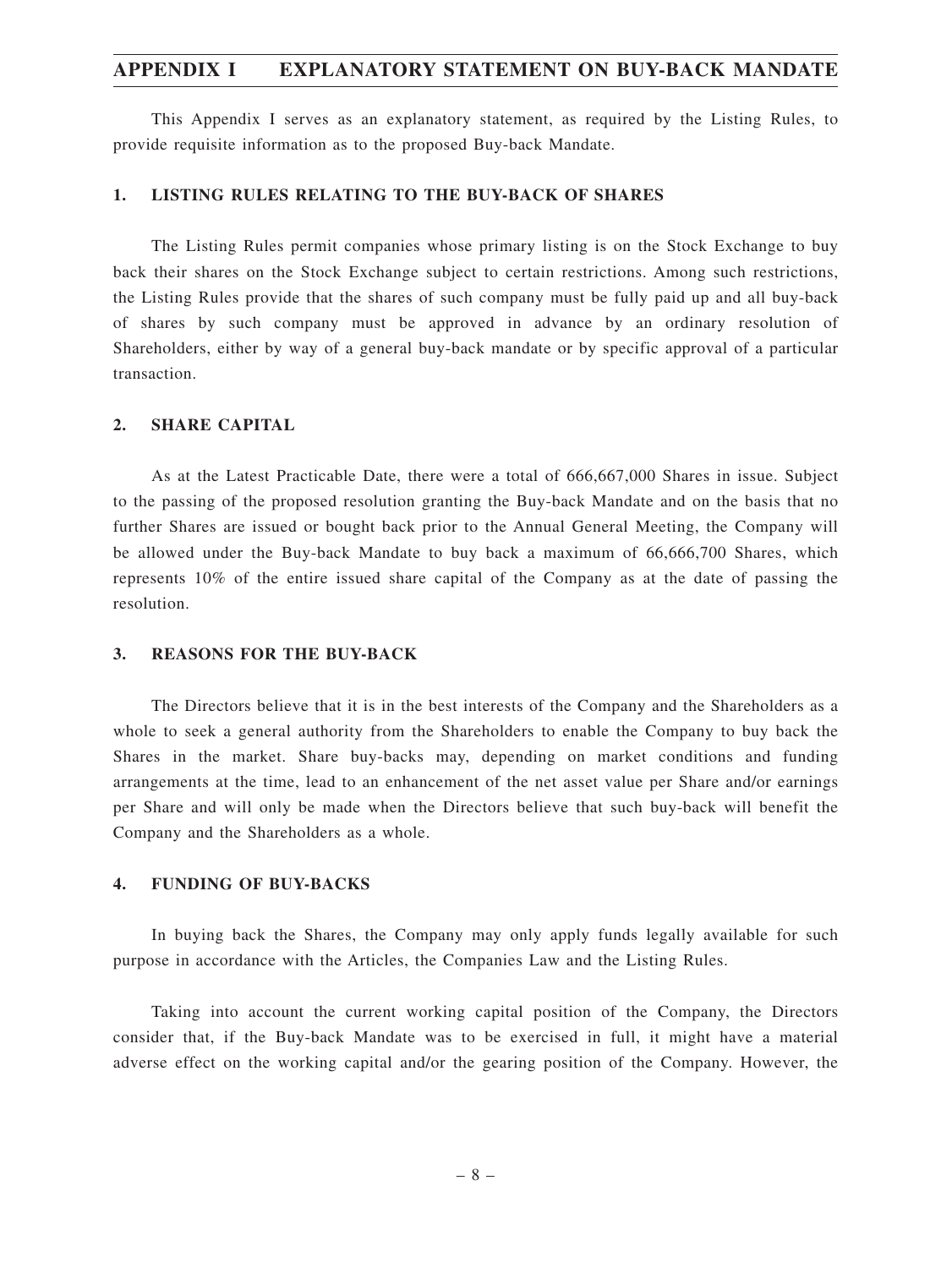# **APPENDIX I EXPLANATORY STATEMENT ON BUY-BACK MANDATE**

Directors do not intend to make any buy-backs to such an extent as would, in the circumstances, have a material adverse effect on our working capital requirements or the gearing levels which in the opinion of our Directors are from time to time appropriate for us.

### **5. SHARE PRICES**

The highest and lowest traded prices (rounded to the nearest cent) for the Shares on the Stock Exchange during each of the previous twelve months up to the Latest Practicable Date were as follows:

|                                              | <b>Highest</b> | Lowest |
|----------------------------------------------|----------------|--------|
|                                              | HK\$           | HK\$   |
| 2020                                         |                |        |
| December                                     | 1.04           | 0.90   |
| 2021                                         |                |        |
|                                              |                |        |
| January                                      | 0.94           | 0.84   |
| February                                     | 0.90           | 0.84   |
| March                                        | 0.92           | 0.67   |
| April                                        | 0.88           | 0.67   |
| May                                          | 0.82           | 0.71   |
| June                                         | 0.87           | 0.71   |
| July                                         | 0.74           | 0.50   |
| August                                       | 0.60           | 0.45   |
| September                                    | 0.53           | 0.46   |
| October                                      | 0.54           | 0.48   |
| November                                     | 0.56           | 0.45   |
| December (up to the Latest Practicable Date) | 0.55           | 0.46   |

### **6. THE TAKEOVERS CODE AND MINIMUM PUBLIC SHAREHOLDING**

If upon exercise of the powers of buy-back pursuant to the Buy-back Mandate, a Shareholder's proportionate interest in the voting rights of the Company increases, such increase will be treated as an acquisition for the purposes of Rule 32 of the Takeovers Code. As a result, a Shareholder or group of Shareholders acting in concert (within the meaning under the Takeovers Code), could obtain or consolidate control of the Company and become obliged to make a mandatory offer in accordance with Rule 26 of the Takeovers Code.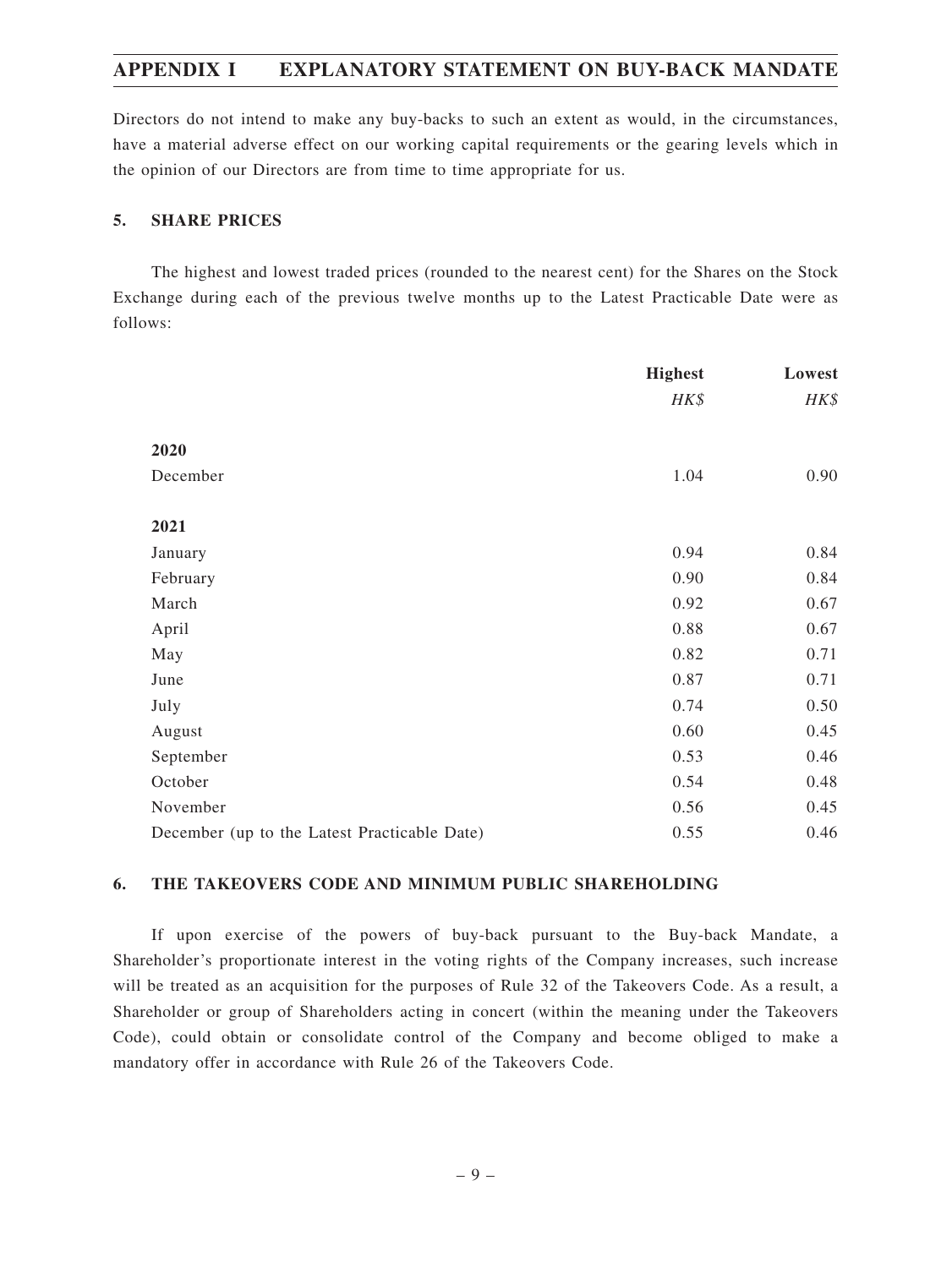## **APPENDIX I EXPLANATORY STATEMENT ON BUY-BACK MANDATE**

As at the Latest Practicable Date, according to the register kept by the Company pursuant to section 336 of the SFO and to the best knowledge and belief of the Directors, Mr. Liu Laixiang and Ms. Dong Ling, who are our executive Directors and in spousal relationship, were indirectly interested in an aggregate of approximately 496,674,000 Shares, representing approximately 74.5% of the total issued share capital of the Company.

In the event that the Directors exercise in full the power to buy back Shares pursuant to the Buy-back Mandate, the voting right of Mr. Liu Laixiang and Ms. Dong Ling in the Company in aggregate would increase to approximately 82.8% of the issued share capital of the Company. Such exercise of the Buy-back Mandate in full will not trigger an obligation on the part of Mr. Liu Laixiang and/or Ms. Dong Ling to make a mandatory general offer in accordance with Rule 26 of the Takeovers Code. The Directors do not have any present intention to exercise the Buy-back Mandate to such an extent as will trigger such obligation under the Takeovers Code.

Furthermore, the Directors will not exercise the Buy-back Mandate to such an extent that will result in the number of Shares in the hands of public falling below the prescribed minimum percentage of 25%.

### **7. SHARE BUY-BACK MADE BY THE COMPANY**

The Company had not bought back any of its Shares (whether on the Stock Exchange or otherwise) during the previous six months preceding the Latest Practicable Date.

#### **8. GENERAL**

None of the Directors, to the best of their knowledge having made all reasonable enquiries, nor any of their close associates has any present intention to sell any Shares to the Company if the Buy-back Mandate is approved by the Shareholders.

The Directors have undertaken to the Stock Exchange that they will exercise the power of the Company to make purchases pursuant to the Buy-back Mandate in accordance with the Listing Rules, the applicable laws of Cayman Islands and the regulations set out in the Articles of the Company.

No core connected person of the Company has notified the Company that he has a present intention to sell any Shares to the Company nor has any such core connected person undertaken not to sell any Shares held by him to the Company in the event that the Buy-back Mandate is granted.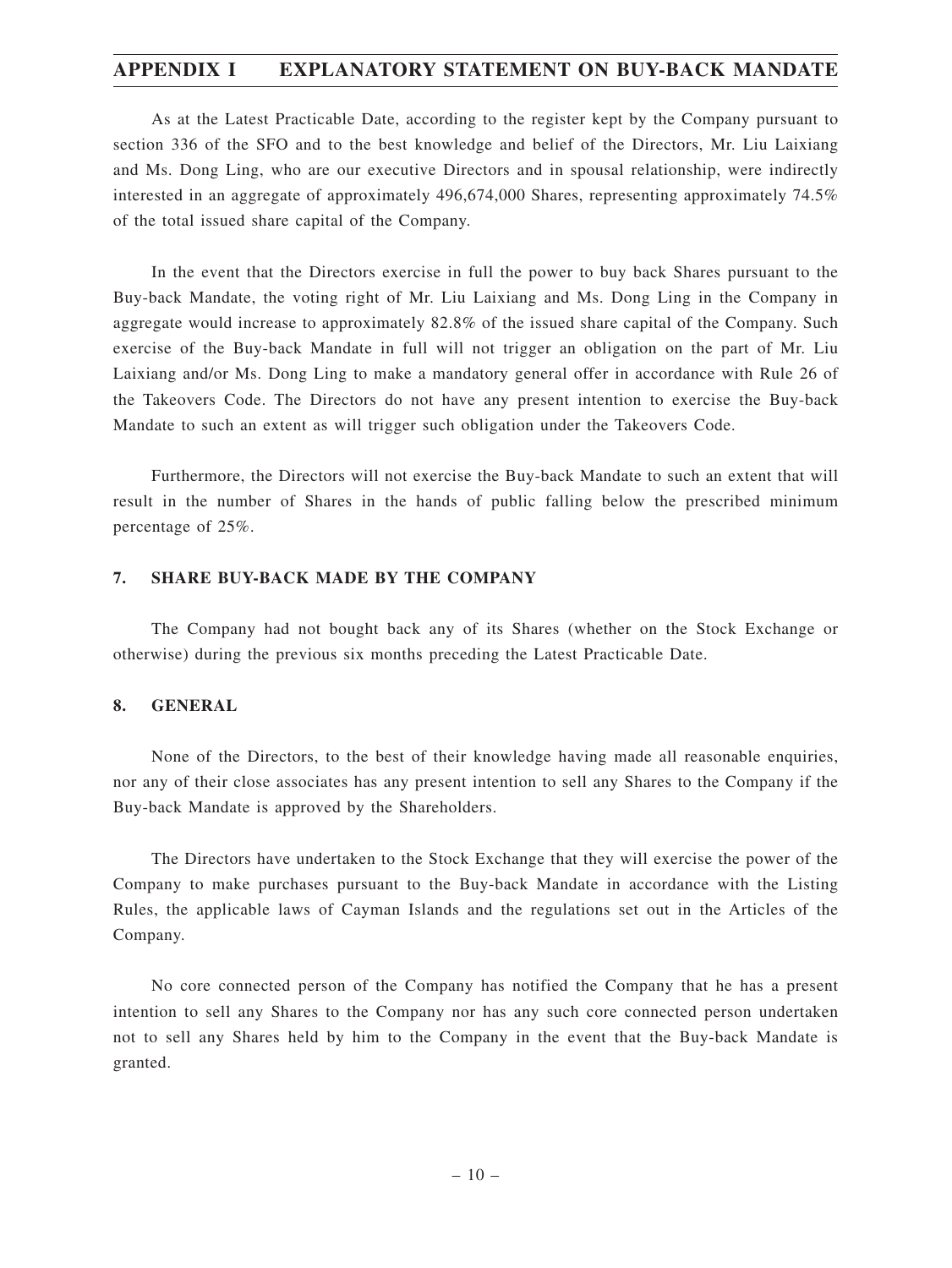## **APPENDIX II PARTICULARS OF DIRECTORS FOR RE-ELECTION**

The following set out the details of the Directors who retire and, being eligible, will offer themselves for re-election at the AGM pursuant to the Article 84(1) of the Articles:

### **1. WANG YUNFU (王雲福)**

Mr. Wang Yunfu (王雲福), aged 51, joined our Group in January 2013 and was appointed as an executive Director of our Company in February 2020, responsible for overall management of financial and accounting affairs of our Group.

Mr. Wang acts as a chief financial officer and deputy general manager of Harbin Xiangge since January 2013. Also, he serves as the chief accountant of Heilongjiang College of Business and Technology since March 2016. Prior to joining our Group, Mr. Wang served as the financial controller of Heilongjiang Jia Feng Green Food Ltd.\* (黑龍江嘉峰綠色食品有限公司), a company primarily engaged in the development and manufacturing of food products from 2001 to 2010 and the finance manager of Hanfeng Controlled Release Fertilizer (Heilongjiang) Co., Ltd.\* (漢楓緩釋 肥料(黑龍江)有限公司), a company primarily engaged in the manufacturing and sales of different types of fertilizer from 2011 to 2012.

Mr. Wang obtained a bachelor's degree in Finance and Accounting from Harbin Economic Management Cadres College (哈爾濱經濟管理幹部學院) in January 2001. He passed the national examination in Accounting (intermediate level) administered by the Ministry of Finance of the PRC in May 2002. He has been a certified public accountant accredited by the Chinese Institute of Certified Public Accountants (中國註冊會計師協會) since June 2010. Mr. Wang did not hold any directorship in any other listed companies during the last three years.

As at the Latest Practicable Date, Mr. Wang had no interest in any shares or underlying shares of the Company pursuant to Part XV of the SFO and Mr. Wang does not have any other relationship with any other Directors, senior management, or other substantial shareholders or controlling shareholders of the Company and its subsidiaries. Mr. Wang held no other directorships in any other listed companies in the last three years.

A service contract has been entered into between the Company and Mr. Wang for a term of three years commencing from the Listing Date, automatically renewable for a term of three years subject to retirement and re-election by the Shareholders pursuant to the Articles and the Listing Rules. The current Director's fee payable to Mr. Wang is HK\$451,594.40 per annum, which was determined by reference to his duties and responsibilities with the Company.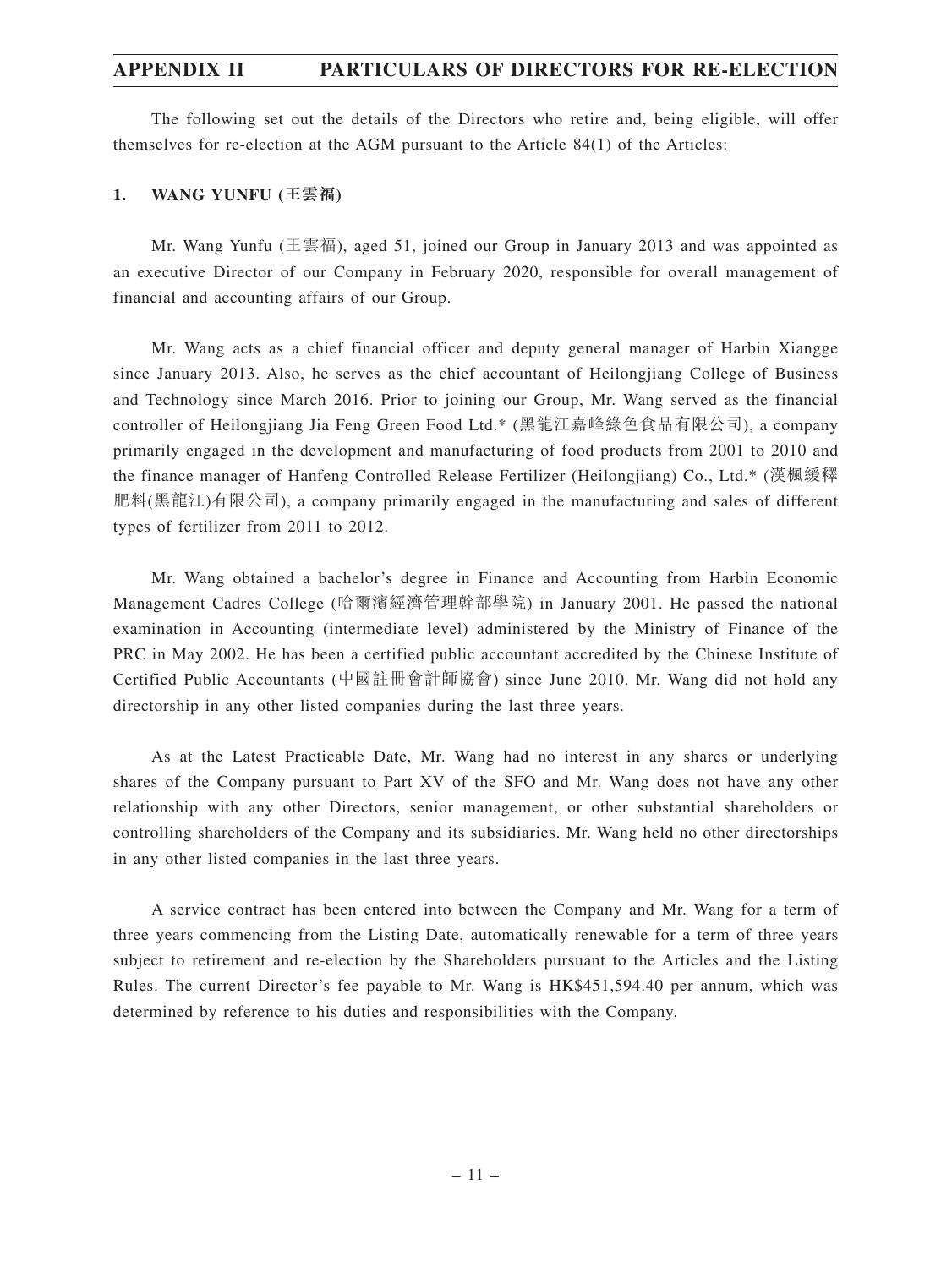### **APPENDIX II PARTICULARS OF DIRECTORS FOR RE-ELECTION**

#### **2. CHE WENGE (車文閣)**

Mr. Che Wenge (車文閣), aged 55, joined our Group in February 2007 and was appointed as an executive Director of our Company in February 2020, responsible for overseeing and management of campus development and labour affairs of our Group.

Mr. Che has approximately 15 years of experience in education. Mr. Che acted as the deputy chairman of the board of Limin Campus of Heilongjiang College of Science and Technology\* (黑 龍江科技學院利民校區) from May 2006 to July 2012. He then acted as the deputy chairman of the board of Chengdong College of Northeast Agricultural University\* (東北農業大學成棟學院) (the predecessor of Heilongjiang College of Business and Technology) from July 2012 to July 2015. He was responsible for overseeing matters related to the construction of campus. In addition, he acts as the General Manager of Harbin Xiangge since February 2007. In addition, he acts as the deputy head of the board of directors and president of the labor union of our school. He is in charge of the development and management related to the new Hanan campus of our school and overseeing administrative matters in labor union and relationship with labor. Prior to joining our Group, Mr. Che had extensive work experience in the governmental bodies in the PRC.

Mr. Che obtained a bachelor's degree in Business Administration from Heilongjiang Business College (黑龍江商學院) (now known as Harbin University of Commerce (哈爾濱商業大學) in 1988.

As at the Latest Practicable Date, Mr. Che had no interest in any shares or underlying shares of the Company pursuant to Part XV of the SFO and Mr. Che does not have any other relationship with any other Directors, senior management, or other substantial shareholders or controlling shareholders of the Company and its subsidiaries. Mr. Che held no other directorships in any other listed companies in the last three years.

A service contract has been entered into between the Company and Mr. Che for a term of three years commencing from the Listing Date, automatically renewable for a term of three years subject to retirement and re-election by the Shareholders pursuant to the Articles and the Listing Rules. The current Director's fee payable to Mr. Che is HK\$507,245.50 per annum, which was determined by reference to his duties and responsibilities with the Company.

### **3. CAO SHAOSHAN (曹少山)**

Mr. Cao Shaoshan (曹少山), aged 50, was appointed as an independent non-executive Director of our Company in July 2020, responsible for providing independent opinion and judgement to our Board. Mr. Cao has extensive experience in the field of corporate finance and investment management.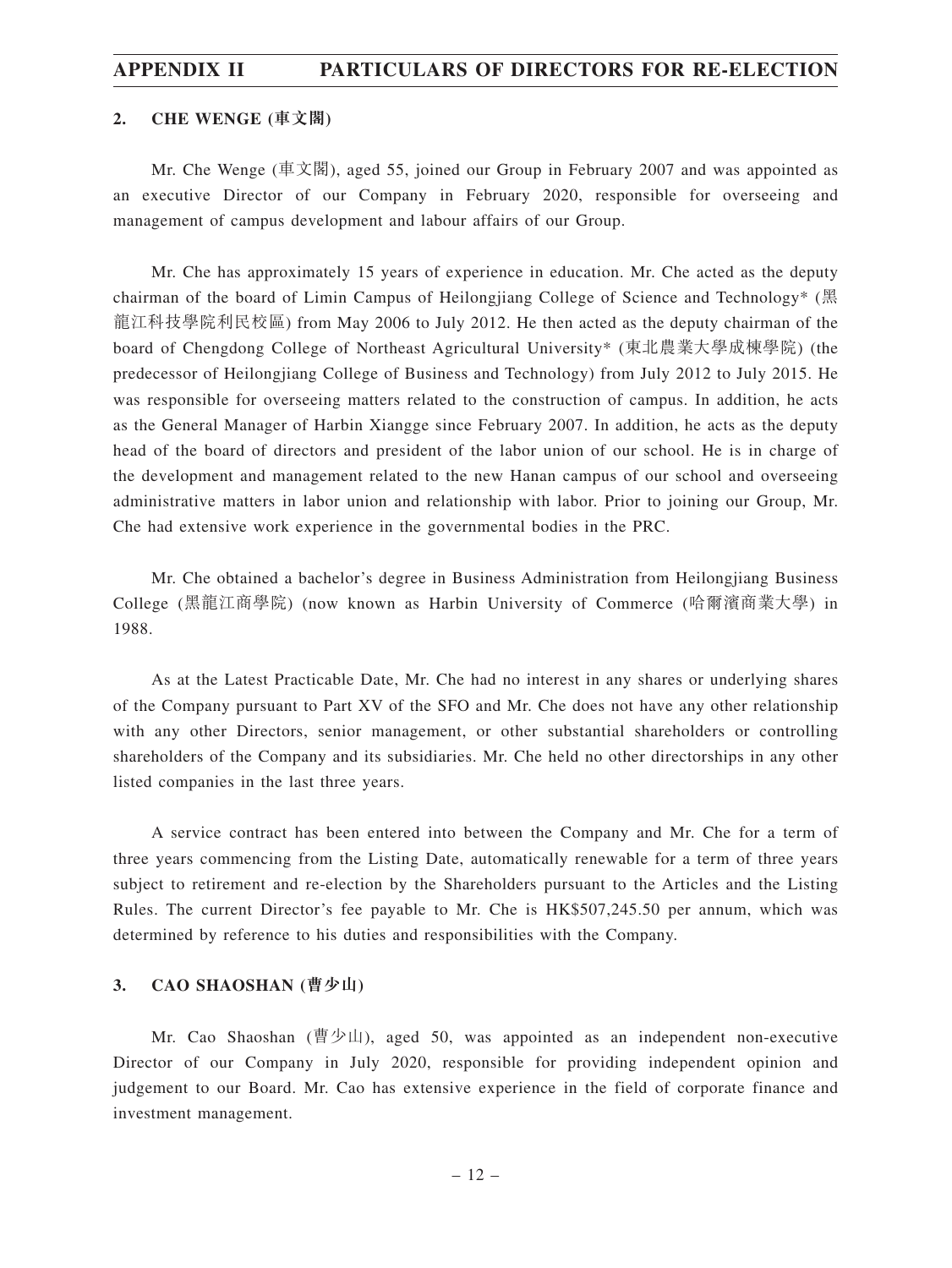# **APPENDIX II PARTICULARS OF DIRECTORS FOR RE-ELECTION**

He served as the vice president of Credit Suisse Hong Kong Limited from August 2000 to March 2004 and the vice president of Citigroup Global Markets Hong Kong from April 2004 to May 2006. In addition, he acted as an executive director and co-head of M&A division and head of real-estate finance division of China International Capital Corporation Hong Kong Limited from June 2006 to May 2009. He is the chairman of Orizon Capital Group Limited (河山國際資本集團 有限公司) since June 2009. Also, he acts as the general manager of Beidou Guoxin Fung Management (Beijing) Limited (北斗國信基金管理(北京)有限公司) since December 2015 and the general manager of Beidou Guoxin Fung Management (Zhuhai Hengqin) Limited (北斗國信基金管 理(珠海橫琴)有限公司) since December 2016.

Mr. Cao obtained a Bachelor's Degree of Arts majoring in English Language from the Beijing Foreign Studies College (北京外國語學院) (now Beijing Foreign Studies University (北京外國語 大學) in July 1993 and a Master's Degree in Business Administration (MBA) from the University of Virginia Darden Business School in May 2000. He has been admitted as a diploma holder of the Association of Chartered Certified Accountants since May 1997.

As at the Latest Practicable Date, Mr. Cao had no interest in any shares or underlying shares of the Company pursuant to Part XV of the SFO and Mr. Cao does not have any other relationship with any other Directors, senior management, or other substantial shareholders or controlling shareholders of the Company and its subsidiaries. Mr. Cao held no other directorships in any other listed companies in the last three years.

A letter of appointment has been entered into between the Company and Mr. Cao for a term of one year commencing from the Listing Date, automatically renewable for a term of one year subject to retirement and re-election by the Shareholders pursuant to the Articles and the Listing Rules. The current Director's emolument payable to Mr. Cao is HK\$100,000 per annum, which was determined by reference to his duties and responsibilities with the Company.

### **4. GENERAL**

Save for the information set out in this section, there are no other matters that need to be brought to the attention of the Shareholders of the Company in respect of re-election of the retiring Directors and there is no other information relating to the retiring Directors that should be disclosed pursuant to Rule 13.51(2)(h) to (v) of the Listing Rules.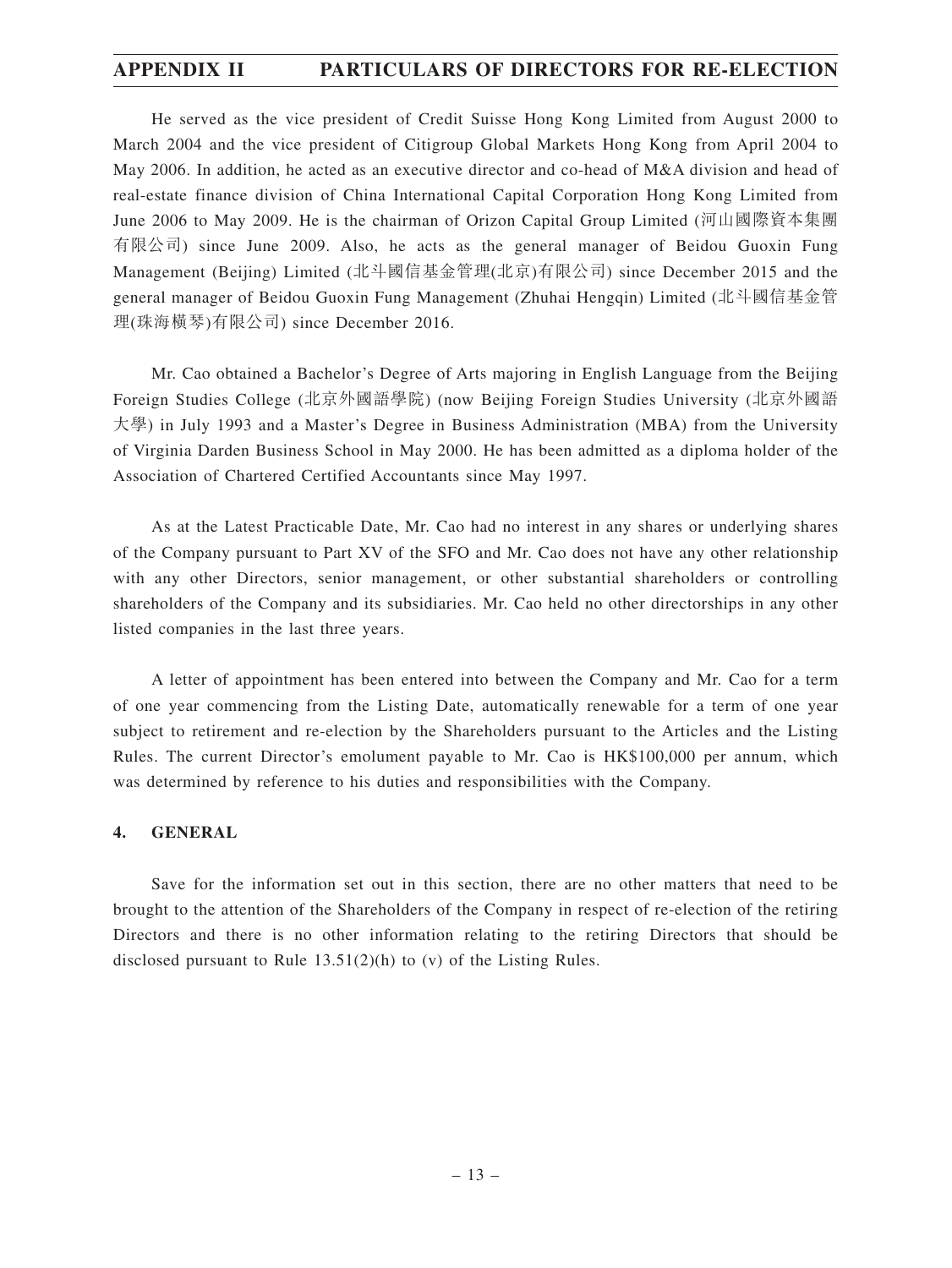# **Leader Education Limited 立德教育股份有限公司**

(Incorporated in the Cayman Islands with limited liability) **(Stock code: 1449)**

### **NOTICE OF ANNUAL GENERAL MEETING**

**NOTICE IS HEREBY GIVEN THAT** the annual general meeting of Leader Education Limited (the "Company") will be held at Meeting Room, 7/F, First Teaching Building, Heilongjiang College of Business and Technology, No. 33 Qunying Street, Xueyuan Road, Limin Development Zone, Harbin City, Heilongjiang Province, China at 3:30 p.m. on 25 February 2022 for the following purposes:

### **ORDINARY RESOLUTIONS**

To consider and, if thought fit, pass the following resolutions as ordinary resolutions (with or without modification):

- 1. To receive and approve the audited consolidated financial statements, the reports of the directors (the "Directors") and the auditors of the Company for the year ended 31 August 2021.
- 2. Each as a separate resolution:
	- i. To re-elect Mr. Wang Yunfu as an executive Director;
	- ii. To re-elect Mr. Che Wenge as an executive Director; and
	- iii. To re-elect Mr. Cao Shaoshan as an independent non-executive Director.
- 3. To authorise the Board to fix the remuneration of the Directors.
- 4. To re-appoint Ernst & Young as the Company's auditors and to authorise the Board to fix their remuneration.

### 5. "**THAT**:

(a) subject to paragraph (c) of this resolution, the exercise by the Directors during the Relevant Period (as defined in paragraph (d) below) of all the powers of the Company to allot, issue and deal with additional shares of US\$0.01 each in the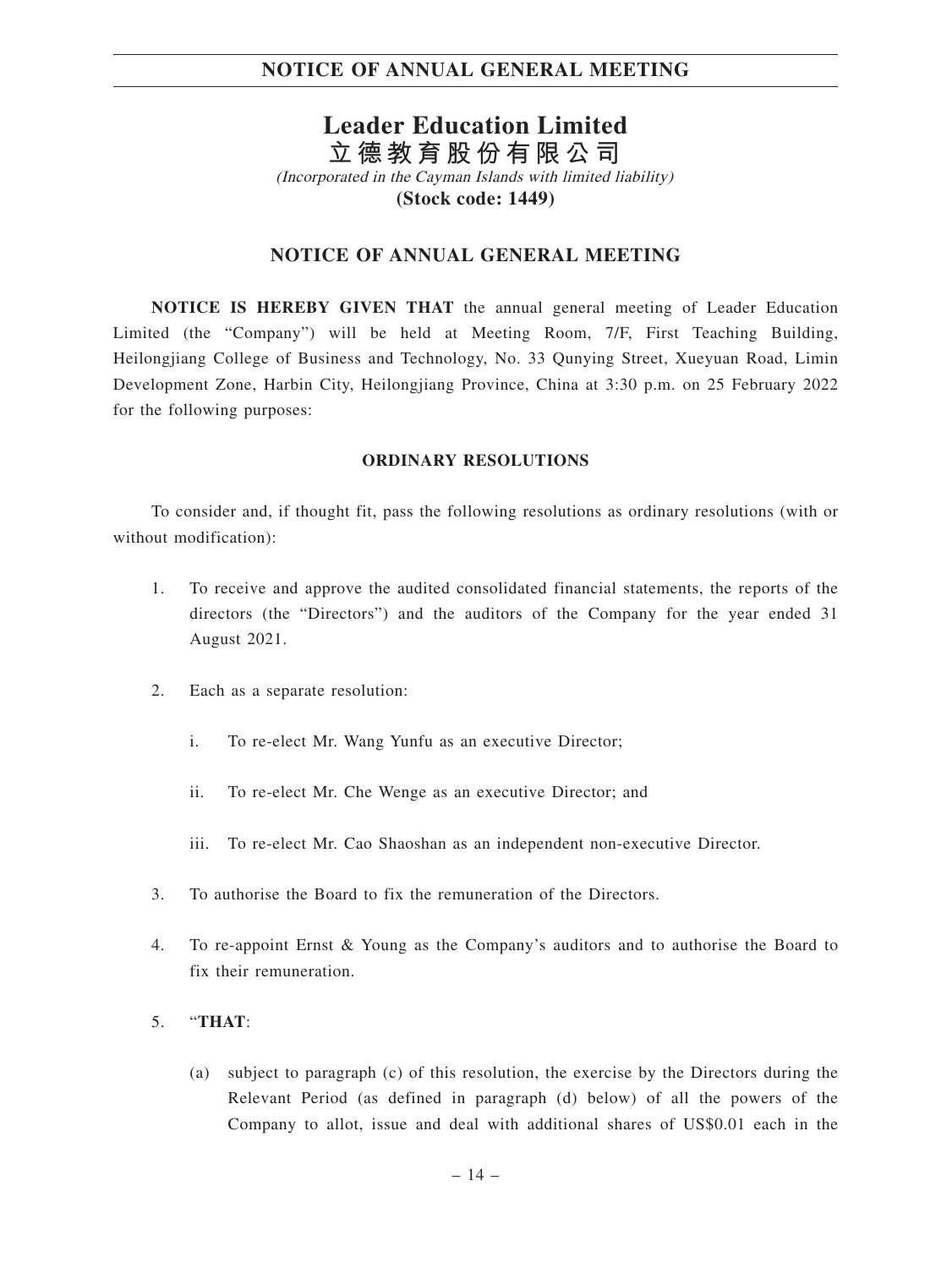share capital of the Company (the "Shares"), and to make or grant offers, agreements and options (including warrants, bonds and debentures convertible into Shares) which would or might require the exercise of such powers, subject to and in accordance with all applicable laws, rules and regulations, be and is hereby generally and unconditionally approved; the approval in paragraph (a) above shall authorise the Directors during the Relevant Period to make or grant offers, agreements or options (including warrants, bonds and debentures convertible into Shares) which would or might require the exercise of the aforesaid powers after the expiry of the Relevant Period;

- (b) the aggregate number of Shares allotted and issued or agreed conditionally or unconditionally to be allotted and issued (whether pursuant to options or otherwise) by the Directors pursuant to the approval in paragraph (a) above, otherwise than pursuant to (i) a Rights Issue (as defined in paragraph (d) below); or (ii) the exercise of any options granted under the share option schemes of the Company adopted from time to time; or (iii) any scrip dividend or similar arrangements providing for the allotment and issue of Shares in lieu of the whole or part of a dividend on Shares in accordance with the articles of association of the Company in force from time to time; or (iv) any issue of Shares upon the exercise of rights of subscription or conversion under the terms of any warrants of the Company or any securities which are convertible into Shares, shall not exceed the aggregate of 20% of the total number of Shares in issue as at the date of the passing of this resolution (subject to adjustment in the case of any consolidation or subdivision of shares of the Company after the date of passing this resolution), and the said approval shall be limited accordingly; and
- (c) for the purposes of this resolution:

"Relevant Period" means the period from the date of the passing of this resolution until whichever is the earliest of:

- (i) the conclusion of the next annual general meeting of the Company;
- (ii) the expiration of the period within which the next annual general meeting of the Company is required by the articles of association of the Company or the applicable laws of the Cayman Islands to be held; or
- (iii) the date on which such mandate is revoked or varied by an ordinary resolution of the Shareholders in general meeting.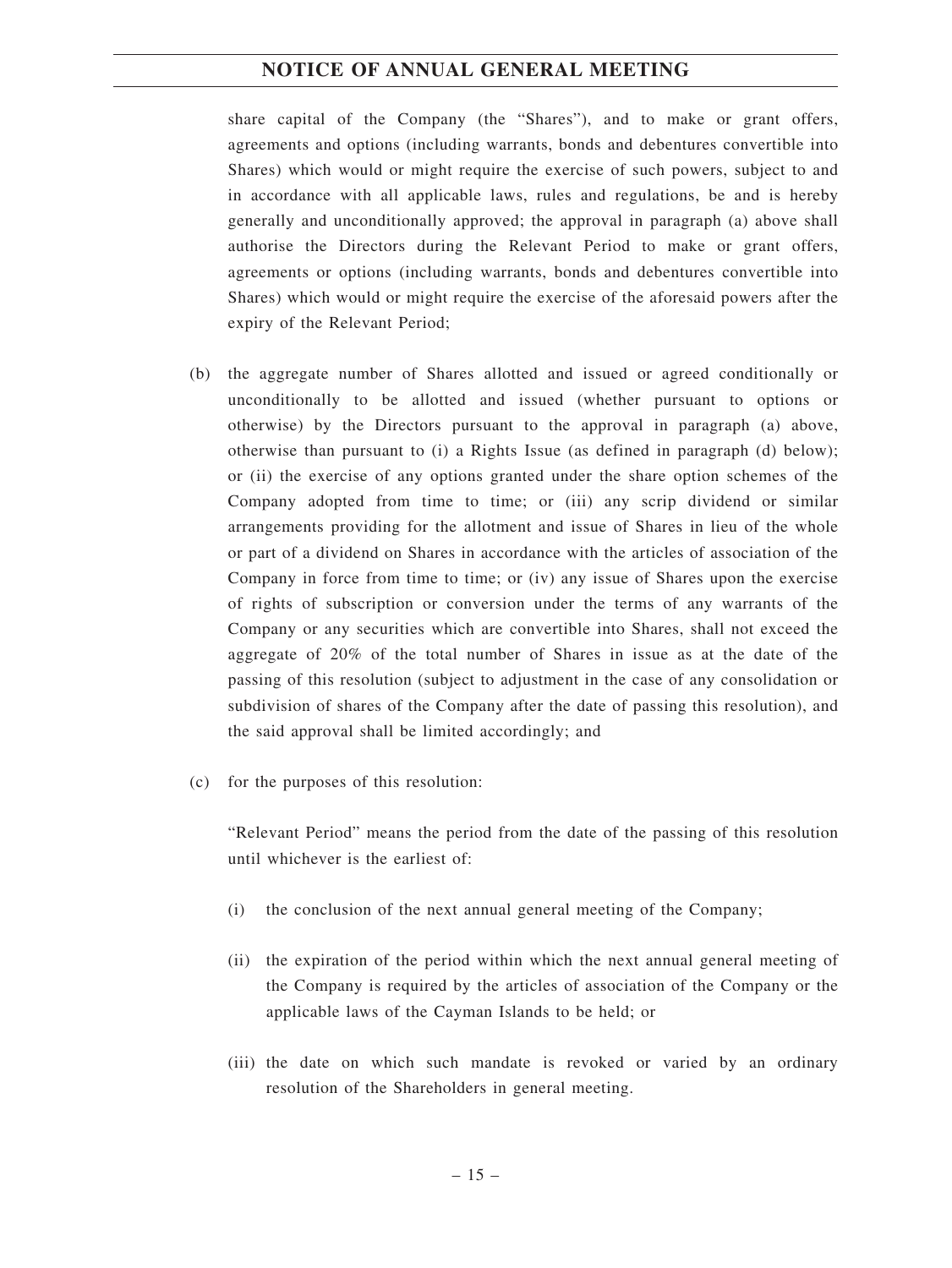"Rights Issue" means an offer of Shares, or offer or issue of warrants, options or other securities giving rights to subscribe for Shares open for a period fixed by the Directors to holders of Shares on the Company's register of members on a fixed record date in proportion to their then holdings of such Shares (subject to such exclusion or other arrangements as the Directors may deem necessary or expedient in relation to fractional entitlements, or having regard to any restrictions or obligations under the laws of, or the requirements of, or the expense or delay which may be involved in determining the existence or extent of any restrictions or obligations under the laws of; or the requirements of, any jurisdiction applicable to the Company, any recognised regulatory body or any stock exchange applicable to the Company)."

### 6. "**THAT**:

- (a) subject to paragraph (b) below, the exercise by the Directors during the Relevant Period (as defined in paragraph (c) below) of all the powers of the Company to buy back (or agree to buy back) the Shares on The Stock Exchange of Hong Kong Limited (the "Stock Exchange"), or any other stock exchange on which the Shares may be listed and recognised by the Securities and Futures Commission of Hong Kong and the Stock Exchange for such purpose, and subject to and in accordance with all applicable laws and requirements in this regard, be and is hereby generally and unconditionally approved;
- (b) the aggregate number of Shares which may be bought back or agreed to be bought back by the Company pursuant to the approval in paragraph (a) during the Relevant Period shall not exceed 10% of the total number of Shares in issue as at the date of the passing of this resolution (subject to adjustment in the case of any consolidation or subdivision of shares of the Company after the date of passing this resolution), and the said approval shall be limited accordingly; and
- (c) for the purposes of this resolution, "Relevant Period" means the period from the date of the passing of this resolution until whichever is the earliest of:
	- (i) the conclusion of the next annual general meeting of the Company;
	- (ii) the expiration of the period within which the next annual general meeting of the Company is required by the articles of association of the Company or the applicable laws of the Cayman Islands to be held; or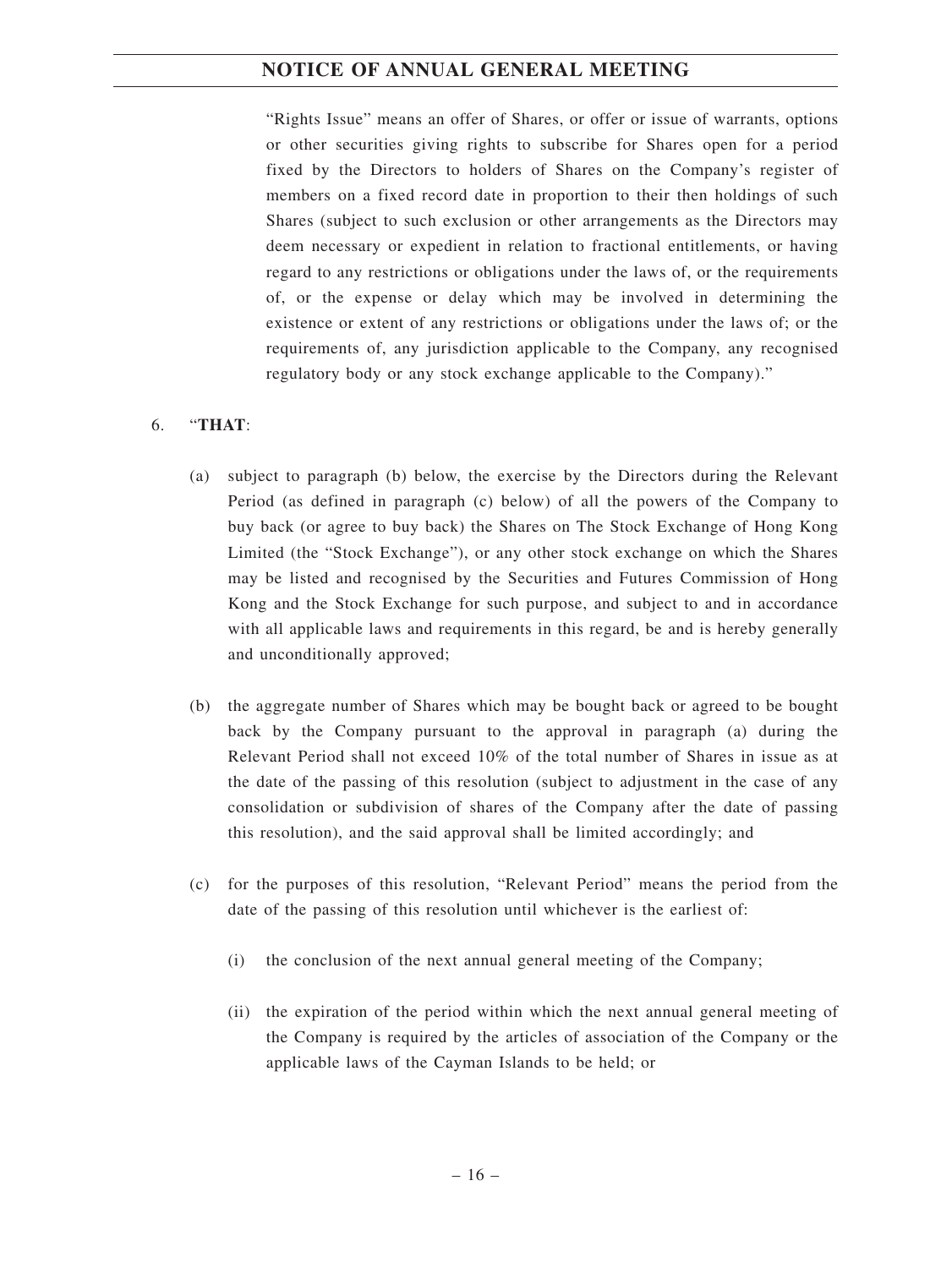- (iii) the date on which such mandate is revoked or varied by an ordinary resolution of the Shareholders in general meeting."
- 7. "**THAT** conditional on the passing of resolutions numbered 5 and 6 above, the general mandate granted to the Directors to allot, issue and deal with additional shares and to make or grant offers, agreements, and options which might require the exercise of such powers pursuant to resolution numbered 5 above be and is hereby extended by the additional thereto of an amount representing the aggregate number of Shares bought back by the Company under the authority granted pursuant to resolution numbered 6 above, provided that such amount shall not exceed 10% of the total number of Shares in issue as at the date of passing the resolution (subject to adjustment in the case of any consolidation or subdivision of shares of the Company after the date of passing this resolution)."

By Order of the Board **Leader Education Limited Liu Laixiang** *Chairman*

Harbin, Heilongjiang Province, PRC, 31 December 2021

*As at the date of this notice, the executive Directors are Mr. Liu Laixiang, Ms. Dong Ling, Mr. Wang Yunfu and Mr. Che Wenge; and the independent non-executive Directors are Mr. Zhang Su, Mr. Cao Shaoshan and Mr. Chan Ngai Fan.*

#### *Notes:*

- 1. For the purpose of determining the identity of the shareholders entitled to attend and vote at the AGM, the register of members of the Company will be closed from 22 February 2022 to 25 February 2022, both dates inclusive, during which period no transfer of shares will be effected. All transfers accompanied by the relevant certificates must be lodged with the Company's branch share registrar in Hong Kong, Tricor Investor Services Limited at Level 54, Hopewell Centre, 183 Queen's Road East, Hong Kong for registration not later than 4:30 p.m. on 21 February 2022.
- 2. A shareholder of the Company entitled to attend and vote at the AGM is entitled to appoint one or, if he is the holder of two or more shares, more proxies to attend and vote instead of him. A proxy need not be a shareholder of the Company.
- 3. In the case of joint registered holders of any shares, any one of such persons may vote at the AGM, either personally or by proxy, in respect of such shares as if he/she were solely entitled thereto but the vote of the senior holder who tenders a vote, whether in person or by proxy, will be accepted to the exclusion of the vote(s) of the other joint holders and, for this purpose, seniority shall be determined by the order in which the names stand in the Company's register of members in respect of the relevant joint holding.